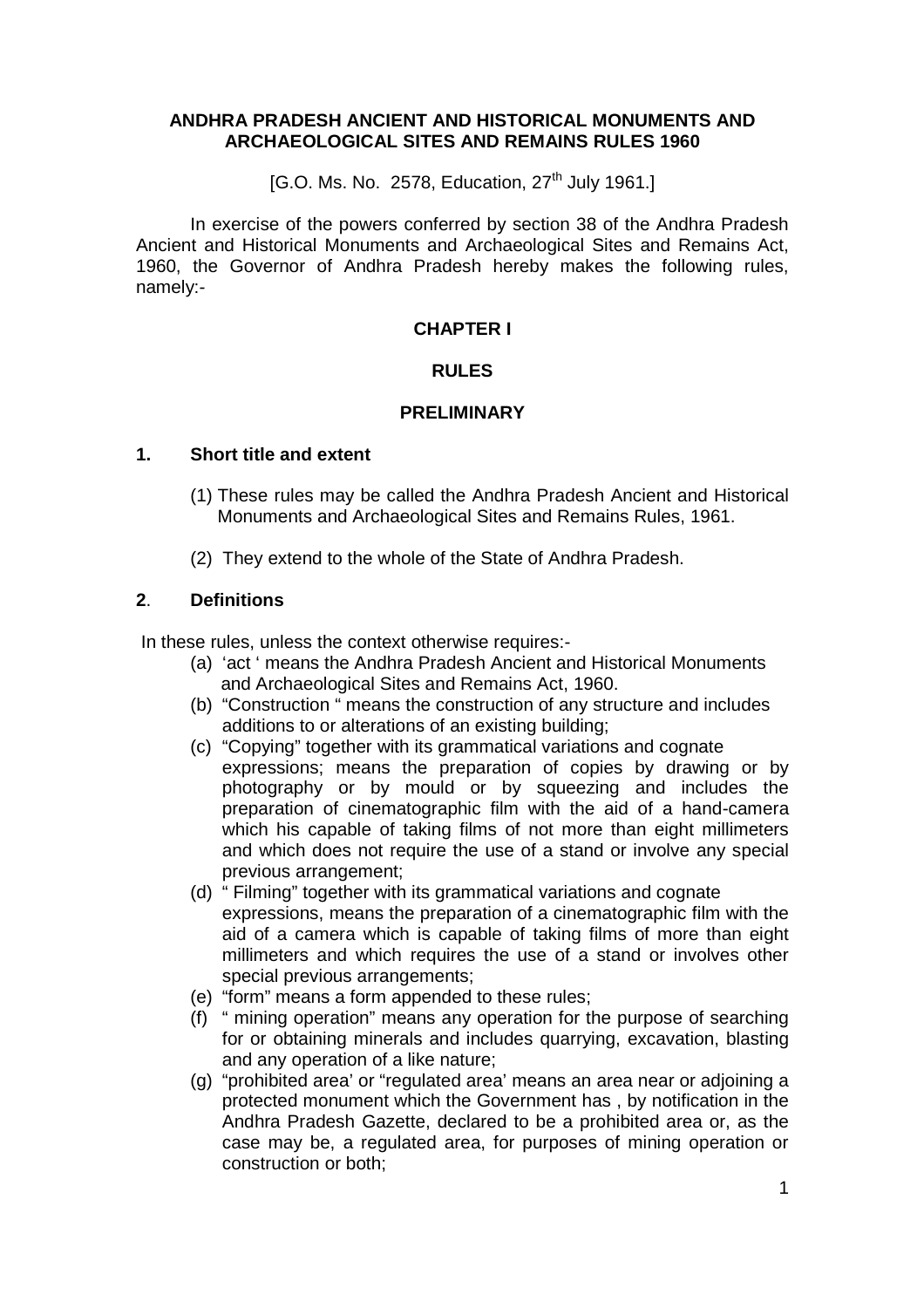- (h) "schedule" means the Schedule to these rules; and
- (i) "section "means a section of the Act.

# **CHAPTER II**

# **ACCESS TO PROTECTED MONUMENTS**

# **3. Monument Governed by Agreement**

(1) Access to a protected monument in respect of which an agreement has been entered into between the owner and the Government under section 6 or in respect of which an order has been made by the Government under section 9 shall be governed by the provisions of the agreement, or as the case may be, the order; and nothing in rule 4, 5,6 or 7 shall be construed as affecting any such agreement or order.

(2) A copy of the relevant provisions of every such agreement or order shall be exhibited in a conspicuous part of the monument concerned.

# **4. Parts of Monuments not open**

The Director may , by order, directs that any specified part of a protected monument shall not be open, permanently or for a specified period, to any person other than an archaeological Officer, his agents subordinates and workmen and any other Government servant on duty at such part.

## **5. Monuments when kept open**

- (1) A protected monument shall normally remain open from sun-rise to sun-set provided that the Director may by notice to be exhibited in the monument directs that a protected monument or part there of shall be closed temporarily in such periods as may be specified in the notice.
- (2) Nothing in this rule or in rule 6 shall apply to an Archaeological Officer, his agents, subordinates and workmen or to any other Government servant on duty at a protected monument.

## **6. Entrance fees**

The Director may, by order, levy a fee not exceeding twenty naye Paise on each person entering into any protected monument or part thereof as specified in the order:

Provided that the Director shall obtain the prior sanction of the Government before issuing such order.

# **7. Holding of meetings, etc. in monuments**

(1) No protected monument shall be used for the purpose of holding any meeting, reception, party, conference or entertainment except under and in accordance with a permission in writing granted by the Government.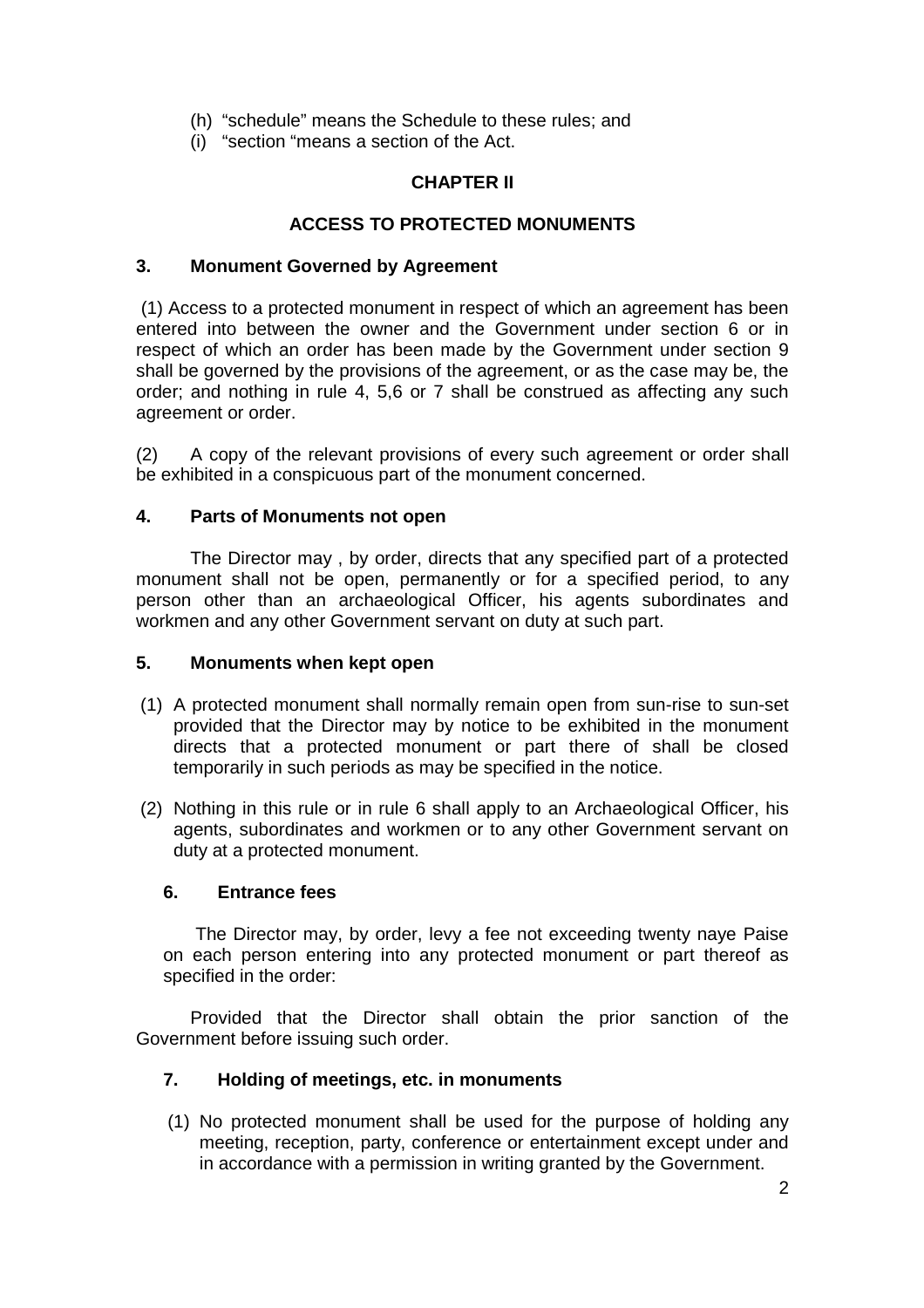(2) Nothing in sub-rule (1) shall apply to any meeting, reception, party conference or entertainment, which is held in pursuance of a recognized religious usage or custom.

# **8. Prohibition of certain acts within Monuments**

No person shall, within a protected monument,-

(a) do any act which causes or is likely to cause damage or injury to any part of the monument; or

(b) discharge any fire-arms; or

(c) cook or consume food except in areas, if any, permitted to be used for that purpose; or

(d) hawk or sell any goods or wares or canvass any custom for such goods or water or display any advertisement in any form or show a visitor round for monetary consideration, except under the authority of , or under and in accordance with the conditions of a licence granted by, an Archaeological Officer; or

(e) beg for alms ; or

(f) violate any practice, usage or custom applicable to or observed in the monument: or

(g) bring, for any purpose other than the maintenance of the monument-

(i) any animal, or

(ii) any vehicle except in areas reserved for the parking thereof.

## **9. Penalty. – Whoever**

- (i) unlawfully enters any protected monument or part thereof at a time when, under these rules, it is not to be kept open; or
- (ii) unlawfully enters any protected monument in respect of which an order has been made under rule 4 or rule 5; or
- (iii) contravenes any of the provisions of rule 6 or rule 7 or rule 8, shall be punishable with fine which may extend to five hundred rupees.

## **CHAPTER III**

## **CONSTRUCT ON AND OTHER OPERATIONS IN PROTECTED AREAS.**

#### **10. Permission required for construction or operation**

- (1) No person shall undertake any construction or mining operation within a protected area except under and in accordance with a permission granted in this behalf by the Government.
- (2) Every application for permission required under sub-section (1) of section 19 shall be made to the Director in Form I at least three months before the date of the commencement of the construction or operation.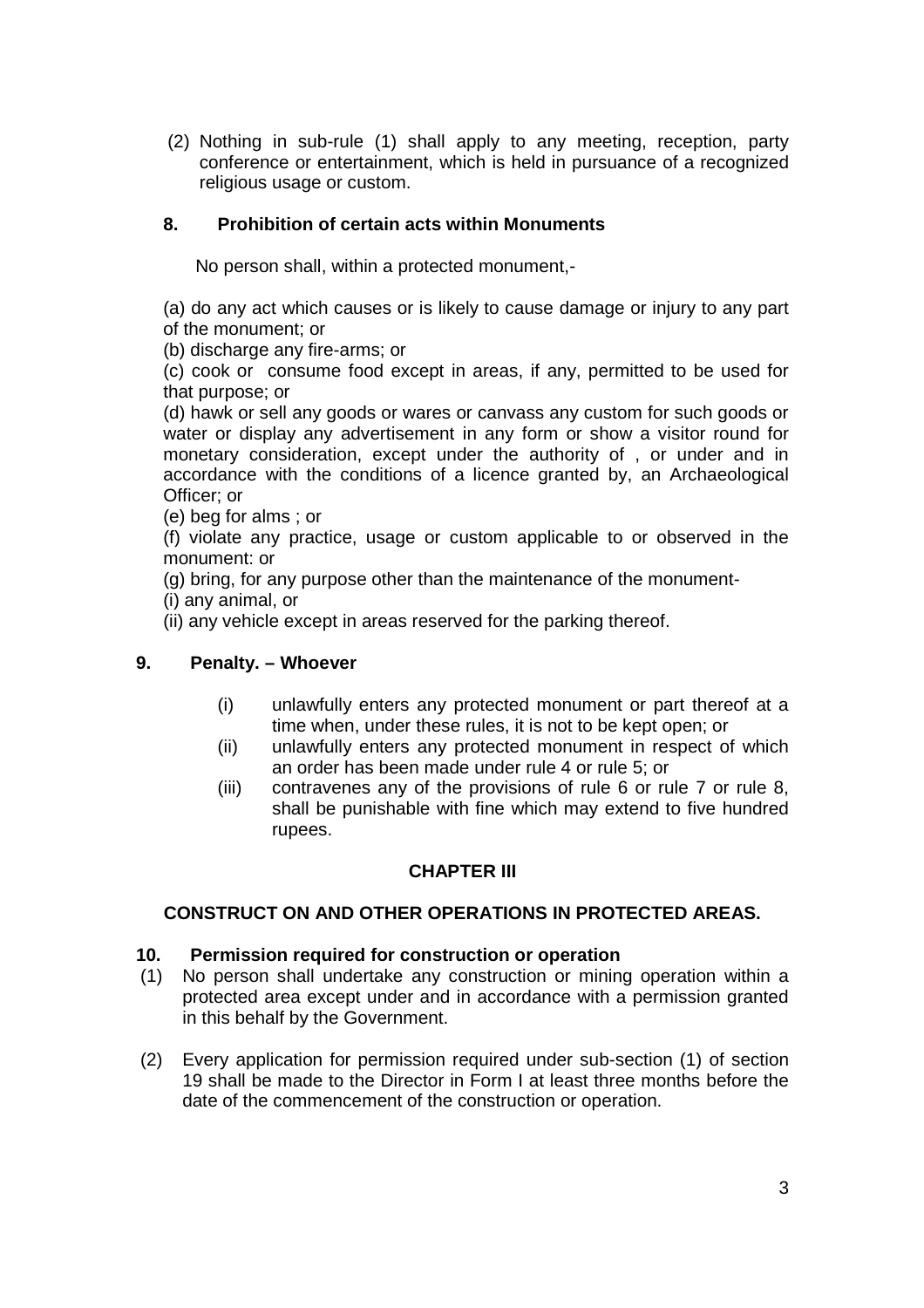## **11. Licence required for excavation**

No person other than an Archaeological Officer, or an officer authorized by him in his behalf shall undertake any excavation for archaeological purposes n any protected area except under and in accordance with the terms and conditions of a licence granted under rule 13.

### **12. Application for licence**

Every application for a licence shall be in Form II and be made to the Director at least three months before the proposed date of the commencement of the excavation operations.

#### **13. Grant or refusal of licence**

(1) On receipt of an application under rule 12, the Director may grant a licence in Form III if he is satisfied that having regard to the status of the applicant, the competence of the Director of Excavation Operations, the adequacy of the staff to be employed and other relevant factors, the licence may be granted to the applicant:

Provided that no licence shall be granted unless the applicant has furnished security of such amount not exceeding rupees ten thousand as the Director may, having regard to the circumstances of each case, require.

(2) The Director, by order, may, for reasons to be recorded in writing, refuse to grant a licence in any particular case.

#### **14. Period of licence**

Every licence shall be in force for such period not exceeding three years as may be specified in the licence:

#### **15. Cancellation of licence**

The Director may, by order cancel a licence granted under rule 13 if he is satisfied that the conduct of the excavation operations has not been satisfactory or in accordance with the conditions of the licence, or if any further security demanded under rule 18 has not been deposited within the specified time :

Provided that no licence shall be cancelled unless the licensee has been given a reasonable opportunity to make his objections.

#### **16. Conditions of licence**

Every licence shall be subject to the following conditions, namely:-

a. the licence shall not be transferable;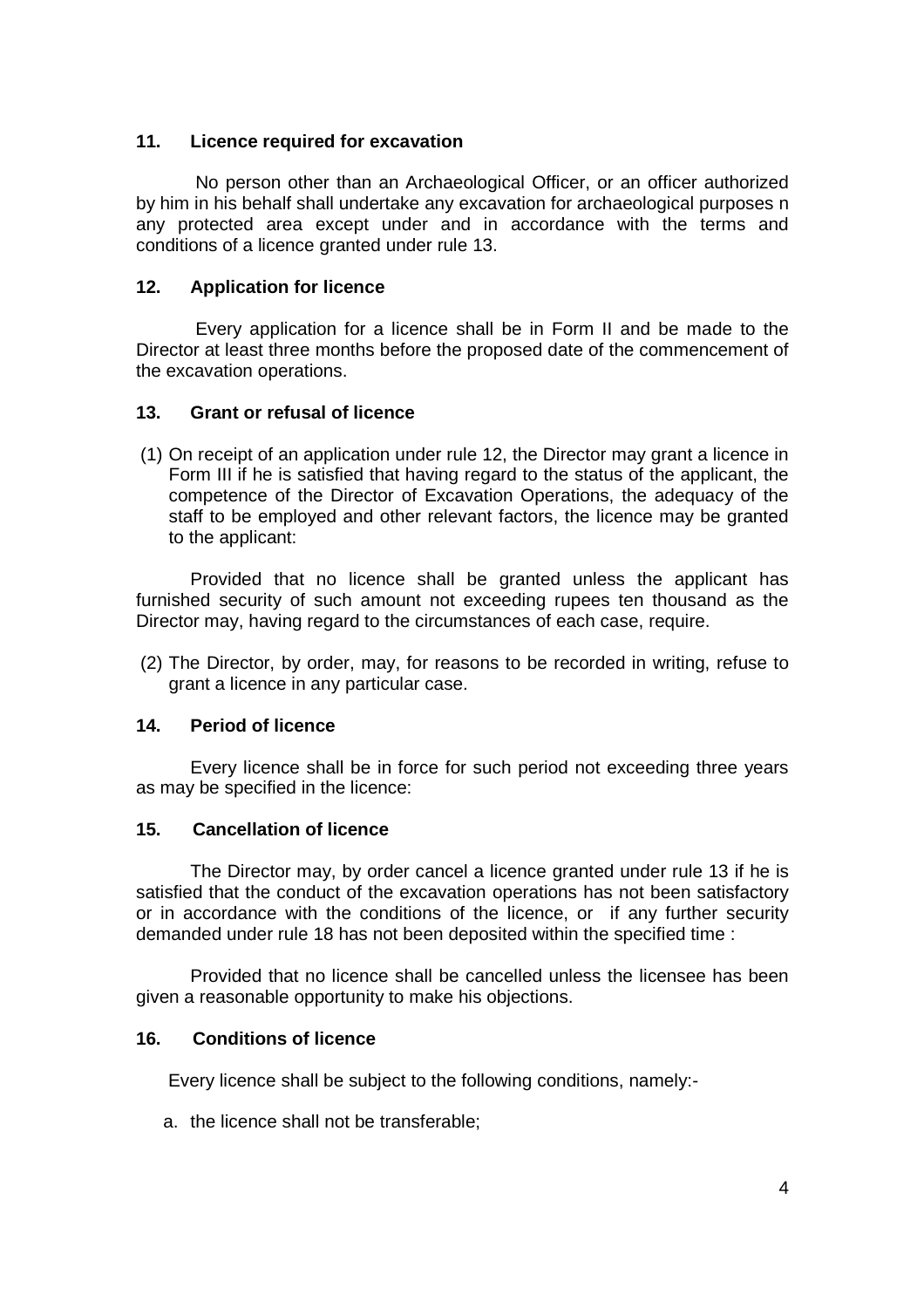- b. the licensee shall give to the Director and the owner of the land to be excavated at least fifteen days' notice in writing of the commencement of the Excavation operations;
- c. the licensee shall produce the licence before the Collector of the District concerned or an Archaeological Officer, if so required:
- d. The excavation operations shall be conducted under the supervision of the Director of the Excavation named in the licence who shall be present at the excavation operations for at least three-fourths of the period of the operations:
- e. The licensee shall not, without the permission of the Director dismantle or disturb any structures found during the excavation operations and shall make adequate arrangements for the safety of such structures and of the excavated antiquities till they are taken charge of by the Director;
- f. The licensee shall not subject any antiquities recovered during the excavation operations to any chemical or electrolytic process of cleaning without the written permission of the Director;
- g. An Archaeological Officer or his representative may inspect the excavation operations or any antiquities recovered during the operations and make notes no or copy or film the excavated structures and antiquities;
- h. The licensee shall not discontinue the excavation operations unless he has given at least fifteen days' notice in writing to the Director:
- i. At the conclusion of the excavation operations, the licensee shall give notice in writing to the owner of the land specifying the nature of the antiquities if any, recovered during the operations ;
- j. the licensee shall, within three months of the completion of the excavation operations, submit to the Director a summary report of the results of the excavation, and where the operations are carried on for a period of more than three months such report shall be submitted every quarter by, and it shall be open to the Director to publish the report in his reports or reviews; and
- k. the licensee shall, as soon as practicable, submit a report in Form IV to the Government through the Director on the antiquities recovered during the excavation operations.

# **17. Recovery from security**

The Director may by order, direct the deduction from the security furnished by a licensee under rule 13 of, -

- (a) the value of any antiquities recovered during the excavation operations and lost or destroyed while in the custody of the licensee; and
- (b) any compensation payable by the Government under section 27 to the owner or occupier of the land excavated by the licensee,

## **18. Demand of further security**.

Where, during the currency of a licence any amount has been recovered under rule 17, the Director may require the licensee, within such time as he may specify, to deposit such further sum as security as is equivalent to the amount so recovered.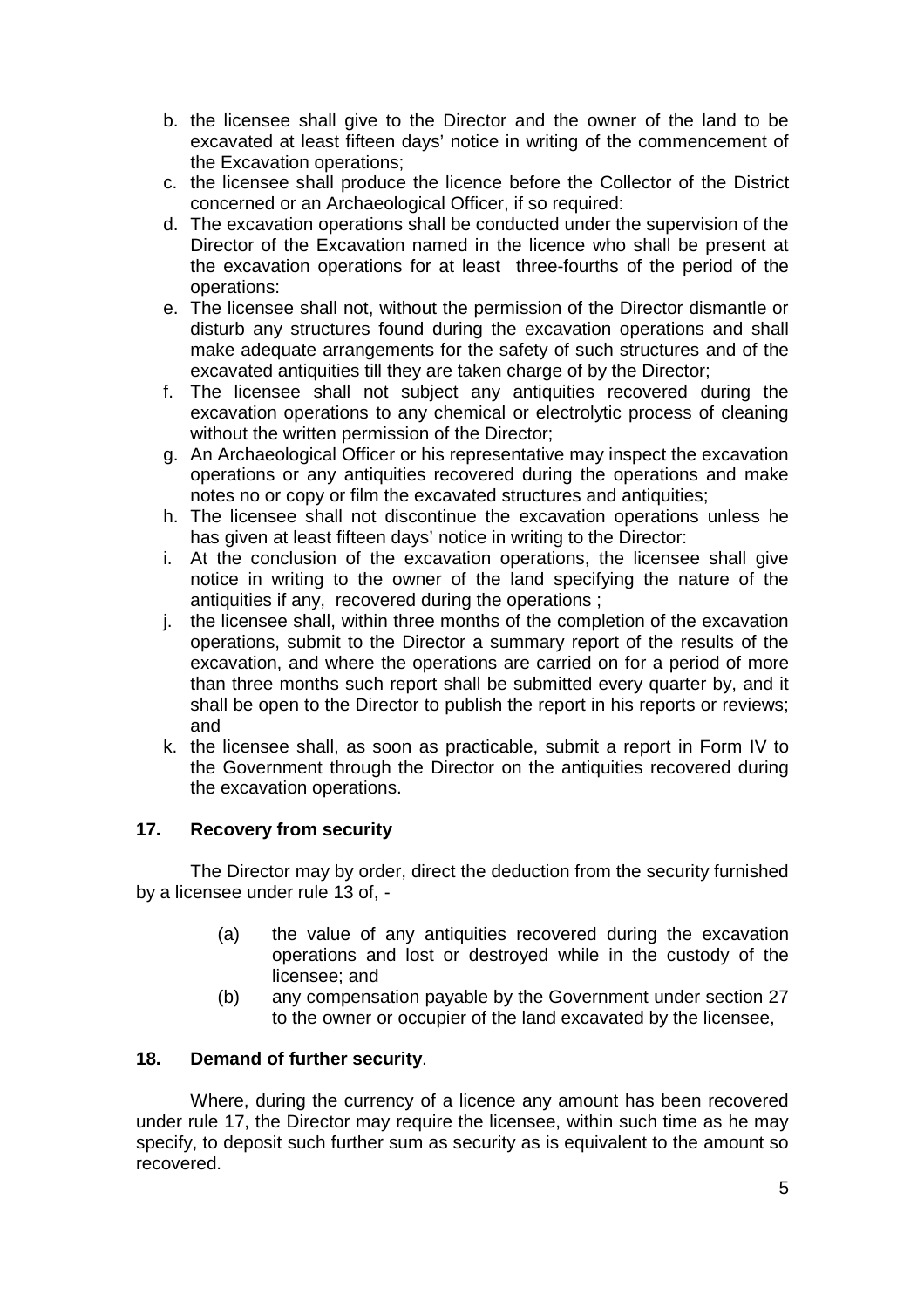# **19. Appeal**

Any person aggrieved by an order of the Director under rule 13 or rule 15 or rule 17, may prefer an appeal to the Government and the decision of the Government on such appeal shall be final.

# **20. Return of security**

On expiration or earlier cancellation of a licence the security deposited by the licensee or the balance there of remaining after deduction of any amount under rule 17 shall be returned to him.

# **21. Publication of the result of excavation**

Save as otherwise provided in rule 16, the Director shall not, without the consent of the licensee, publish the results of the excavation unless the licensee has failed to publish the results within the period specified by the Director in this behalf.

# **22. Retention of antiquities by licensee**

The Government may, by order, subject to such terms and conditions as may be specified, permit the licensee to retain such of the antiquities recovered during the excavation operations as may be specified therein:

Provided that human relics of historical importance and antiquities, which in the opinion of the Government are of national importance, shall not be permitted to be retained by the licensee.

## **23**. **Penalty – Whoever,**

- (i) unlawfully undertakes any excavation for archaeological purposes in any protected area; or
- (ii) contravenes any of the conditions of a licence, shall be punishable with fine which may extend to five thousand rupees.

# **CHAPTER IV**

## **REPORT ON EXCAVATED ANTIQUITIES BY AN ARCHAEOLOGICAL OFFICER**.

## **24. Form of Report by an Archaeological Officer**

Whereas a result of an excavation made by an archaeological officer in any area under section 21 or 22, any antiquities are discovered, the archaeological officer shall, as soon as practicable, submit a report in Form V to the Government through the Director on the antiquities recovered during the excavation.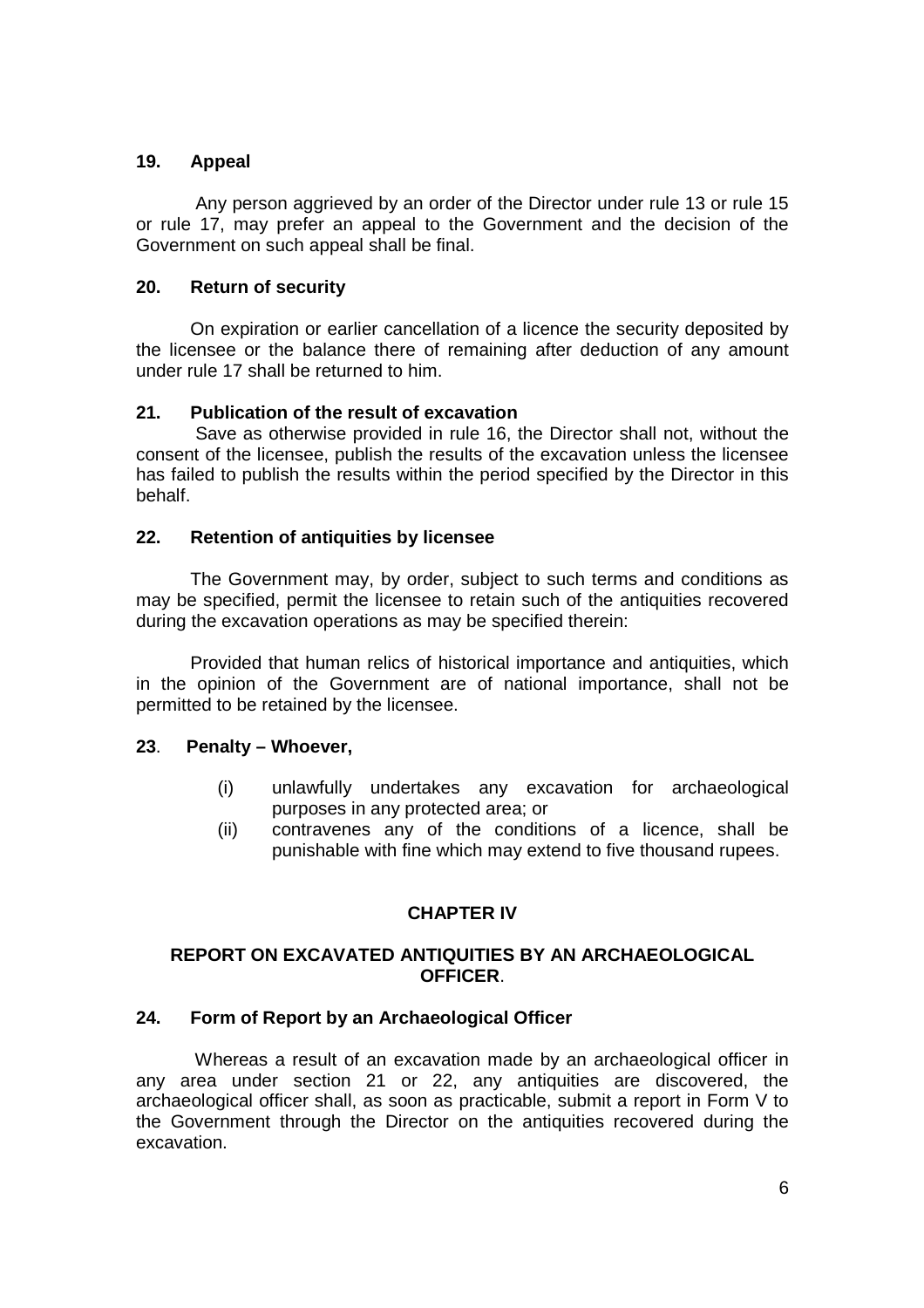# **CHAPTER V**

### **MOVING OF ANTIQUITIES FROM CERTAIN AREAS.**

#### **25. Application for moving Antiquities**

Every application for permission to move any antiquities or any class of antiquities in respect of which a notification has been issued under sub-section(1) of section 25 shall be made in Form VI to the Director at least one month before the proposed date of the moving.

### **26. Grant or refusal of permission**

On receipt of an application under rule 25, the Director may, after making such enquiry as he may deem necessary, grant permission for the moving of all or any of the antiquities or, for reasons to be recorded, refuse such permission.

### **27. Appeal**

Any person aggrieved by an order of the Director under rule 26 may prefer an appeal to the Government and the decision of the Government on such appeal shall be final.

## **CHAPTER VI**

### **MINING OPERATION AND CONSTUCTION NEAR PROTECTED MONUMENTS**.

#### **28. Notice of Intention to Declare Prohibited or Regulated Area**

- (1) Before declaring an area near or adjoining a protected monument to be a prohibited area or a regulated area for purposes of mining operation or construction or both, the Government shall, by notification in the Andhra Pradesh Gazette, giver one month's notice of its intention to do so; and a copy of such notification shall be affixed in a conspicuous place near the area; and
- (2) Every such notification shall specify the limits of the area which is to be so declared and shall also call for objections, if any, from interested persons.

### **29. Declaration of Prohibited or Regulated Area**

After the expiry of one month from the date of the notification under rule 28 and after considering the objections, if any , received within the said period, the Government may declare by notification in the Official Gazette, the area specified in the notification under rule 28, or any part of such area, to be a prohibited area or , as the case may be, a regulated area for purposes of mining operation or construction or both.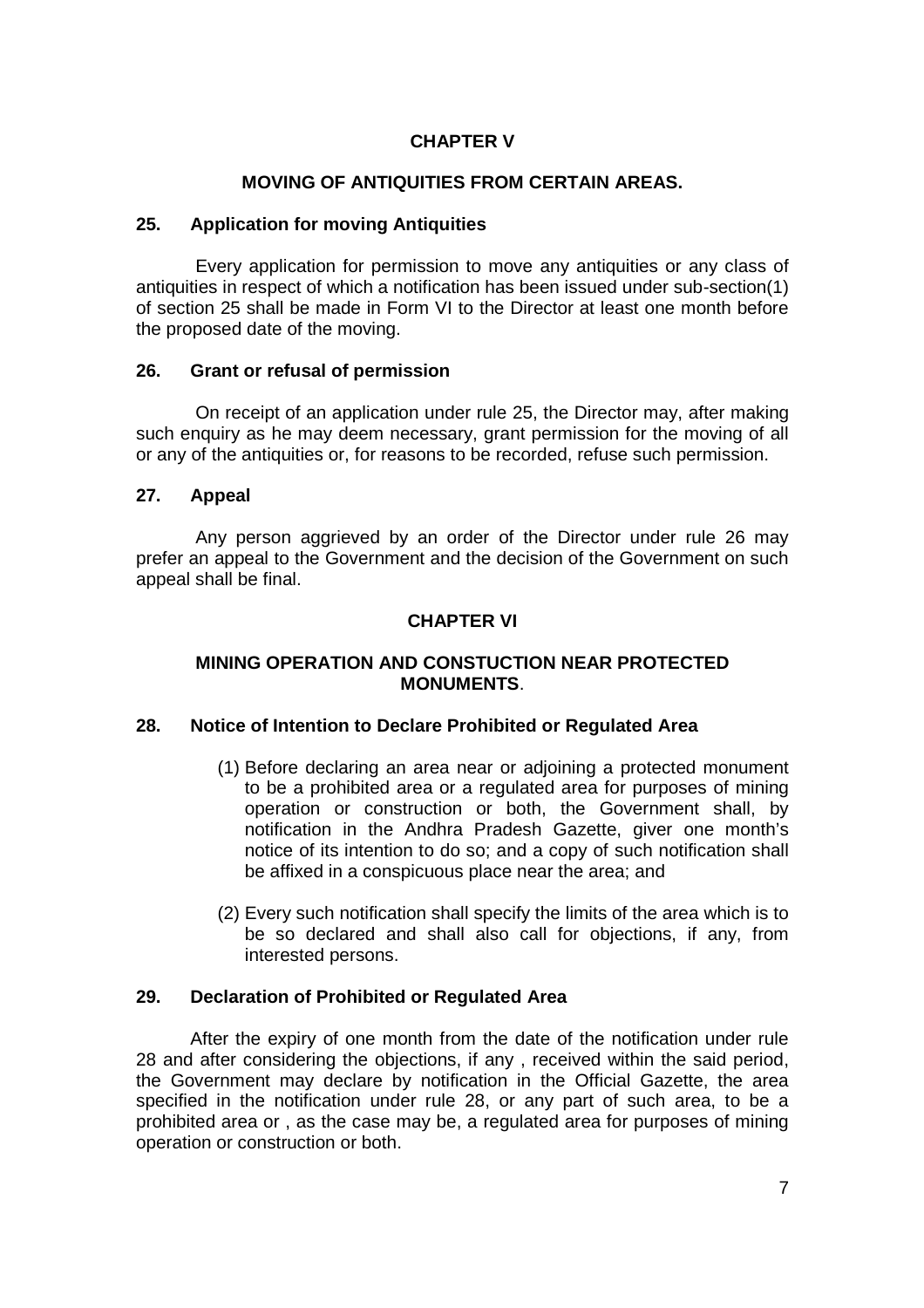# **30. Effect of declaration of prohibited or regulated area**

No person other than an archaeological officer shall undertake any mining operation or any construction;

- (a) in a prohibited area, or
- (b) in a regulated area, except under and in accordance with the term and conditions of a licence granted by the Director.

### **31. Application for licence**

Every person intending to undertake any mining operation or any construction in a regulated area shall apply to the Director in Form VII at least three months before the date of commencement of such operation of construction.

### **32. Grant or refusal of licence**

- (1) On receipt of an application under rule 31, the Director may grant a licence or, if he is satisfied that the licence asked for should not be granted, may, for reasons to be recorded, refuse to grant a licence.
- (2) Every licence granted under sub-rule (1) shall be in Form VIII and subject to the following conditions, namely:-
- (a) the licence shall not be transferable;
- (b) it shall be valid for the period specified therein;
- (c) any other condition relating to the manner of carrying out the mining operation or the construction which the Director may specify in the licence for ensuring the safety and appearance of and the maintenance of the approach and access to, the protected monument.

#### **33. Cancellation of licence**

The Director may, by order, cancel a licence granted under rule 32 if he is satisfied that any of its conditions has been violated:

Provided that no licence shall be cancelled unless the licensee has been given a reasonable opportunity to make his objections.

#### **34. Appeal**

Any person aggrieved by an order of the Director made under rule 32 or rule 33 may prefer an appeal to the Government and the decision of the Government shall be final.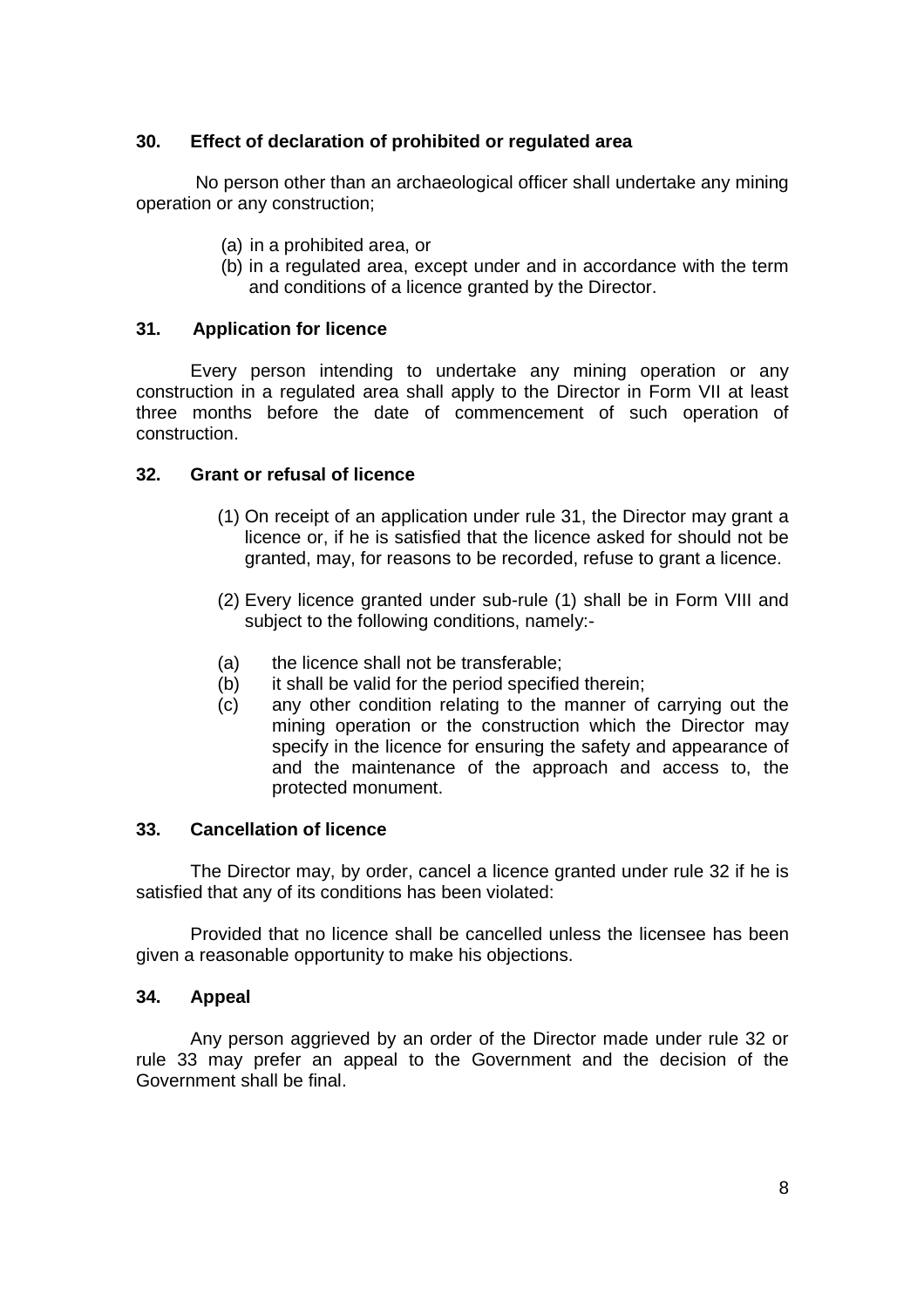# **35. Removal Of unauthorized buildings**

- (1) The Government may, by order, direct the owner or occupier of an unauthorized building in a prohibited area or in a regulated area or of a building or part thereof which has been constructed in contravention of any of the conditions of a licence granted under rule 32 to remove such building or part thereof within a period specified in that order.
- (2) if the owner or occupier refuses or fails to comply with an order made under sub-rule(1), the Government may direct the District Magistrate to cause the building or part thereof to be removed, and the owner or occupier shall be liable to pay the cost of such removal.

## **36. Penalty. – Whoever,**

- (i) unlawfully undertakes any mining operation or construction in a prohibited area or in a regulated area, or
- (ii) contravenes any of the conditions of a licence, or
- (iii) fails or refuses to comply with an order made under sub-rule (1) of rule 35.

shall be punishable with imprisonment which may extend to three months or with fine which may extend to five thousand rupees or with both.

## **CHAPTER-VII**

## **COPYING AND FILMING OF PROTECTED MONUMENTS**.

## **37. Permission Required for Copying Certain Monuments**

The Director may, by order, direct that no person other than an Archaeological Officer or an officer authorised by an Archaeological Officer in this behalf shall copy any specified monument or part thereof except under and in accordance with the terms and conditions of a permission in writing granted by an Archaeological Officer.

## **38. Conditions of copying other monuments**

- (1) Any person may copy a protected monument in respect of which no order under rule 37 has been made.
- (2) Nothing is sub-rule (1) shall be construed as authorizing any person, other than an Archaeological officer or an officer authorised by him in this behalf while copying any such monument, to.-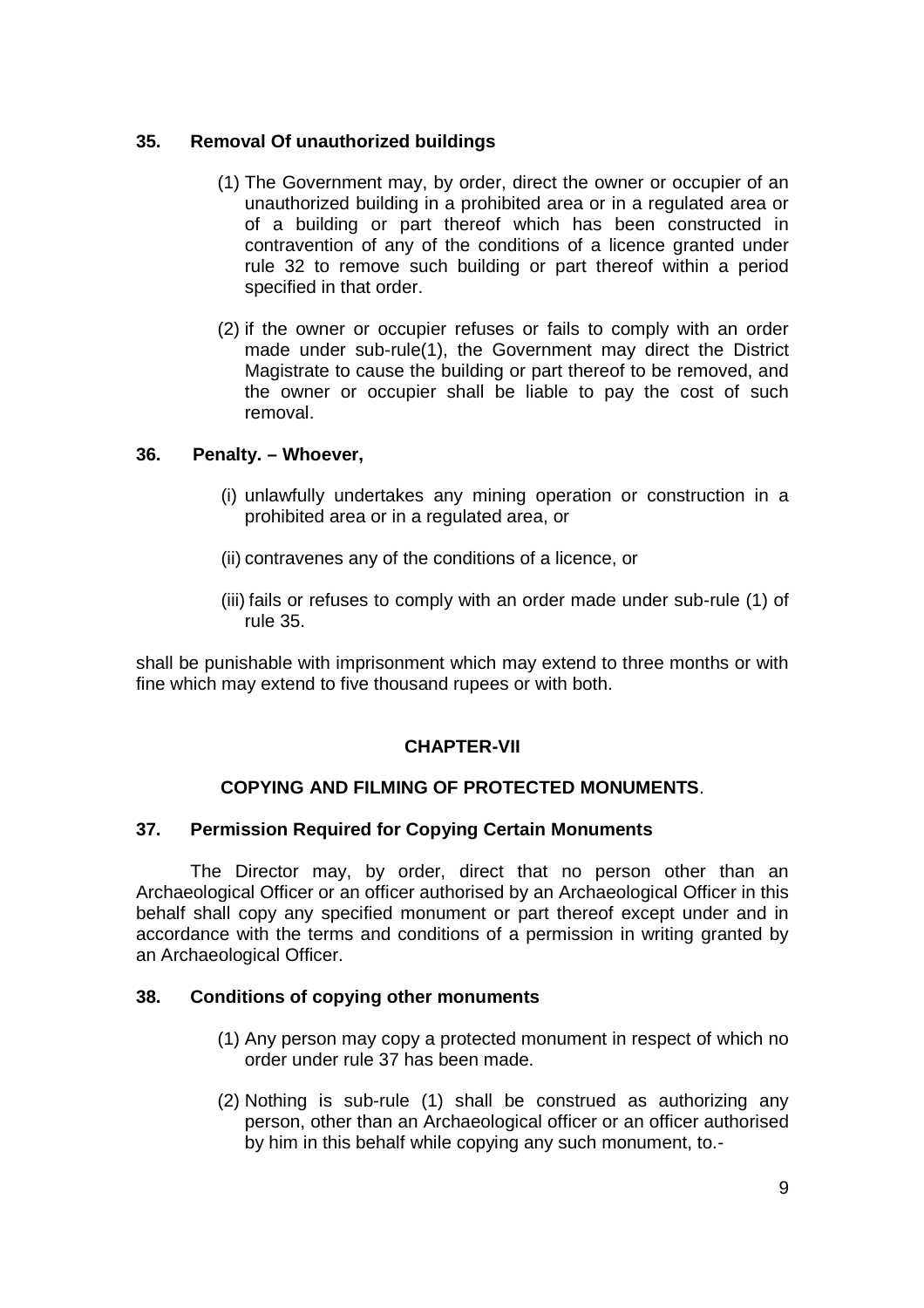- (a) bring into or use within the precincts of such monument a camera stand, stool, chair, table large drawing-board, easel or any such appliance; or
- (b) erect any scaffolding within such precincts; or
- (c) use Within such precincts any artificial light other than a flash-light synchronized with the exposure of a camera; or
- (d) apply any extraneous matter, such as water, oil, grease or any moulding material, on such monument or part thereof; or
- (e) prepare a direct tracing or mould or squeeze of such monument or part thereof, except under and in accordance with the terms and conditions of a permission in writing granted by an Archaeological Officer.

### **39. Licence required for filming**

No person other than an Archaeological officer or an officer authorised by him in this behalf shall undertake any filming operation at a protected monument or part thereof except under and in accordance with the terms and conditions of a licence granted under rule 41.

### **40. Application for licence**

Every person intending to undertake any filming operation at a protected monument shall apply to the Director in Form IX at least one month before the proposed date of the commencement of such operation.

#### **41. Grant or refusal of licence**

(1) On receipt of an application under rule 40, the Director may grant as licence or, if he is satisfied that the licence asked for, should not be granted may, for reasons to be recorded, reuse to grant a licence:

Provided that the Director shall not grant any licence to film the interior of any protected monument, that is to say such part of any protected monument as is covered by a roof of any description, except when the film is for the purpose of education or of publishing the monument.

- (2) Every licence granted under sub-rule (1) shall be in Form X and be subject to the following conditions, namely:-
- a) the licence shall be not be transferable and shall be valid for the period specified therein ;
- b) nothing shall be done by the licensee or any member of his party which has, or may have, the effect of exposing any part of the monument or attached lawn or garden to the risk of damage;
- c) the filming operation shall be restricted to that part of the monument in respect of which the licence has been granted;
- d) no extraneous matter, such as water, oil , grease or the like, shall be applied on any part of the monument;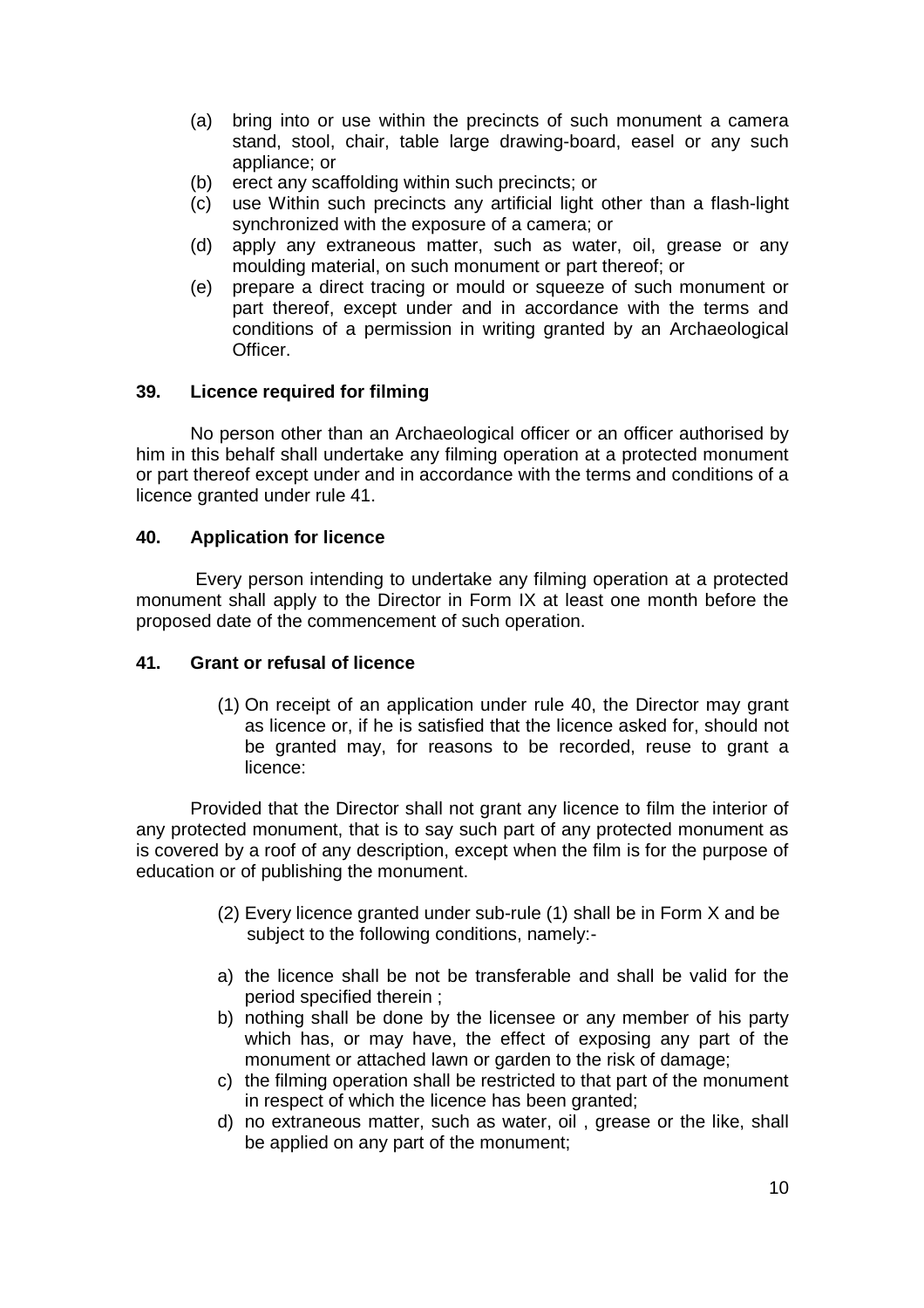- e) the generating plant for electric power, wherever required, shall be placed away from the monument or the attached lawn or garden;
- f) the filming operation shall not obstruct or hamper the movement of persons who may lawfully be within the precincts of the monument; and
- g) any other condition which the Director may specify n the licence.

### **42. Cancellation of licence**

The Director by order , may, after giving notice to the licensee, cancel a licence granted under rule 41 if he is satisfied that any of its conditions has been violated.

### **43. Appeal**

Any person aggrieved by an order of the Director made under rule 41 or rule 42 may prefer an appeal to the Government; and the decision of the Government on such appeal shall be final.

### **44. Certain rules not affected**

Nothing in rule 38 and no provision of a permission granted under rule 37 or of a licence granted under rule 41 shall affect the operation of rules 3, 4, 5, 6, 7, 8 and 9.

#### **45. Penalty**

Whoever copies or films any protected monument or does any other act in contravention of any provision of this chapter or of any permission or licence granted thereunder shall be punishable with fine which may extend to five hundred rupees.

## **CHAPTER VIII**

#### **MISCELLANEOUS**

#### **46. Manner of preferring an appeal**

- (1) Every appeal to the Government under the Act or under these rules shall be in writing and shall be preferred within one month of the date of receipt of the order appealed against.
- (2) Every such appeal shall be accompanied by a copy of the order appealed against.

### **47. Service of orders and notices**

Every order or notice made or issued under the Act or these rules shall –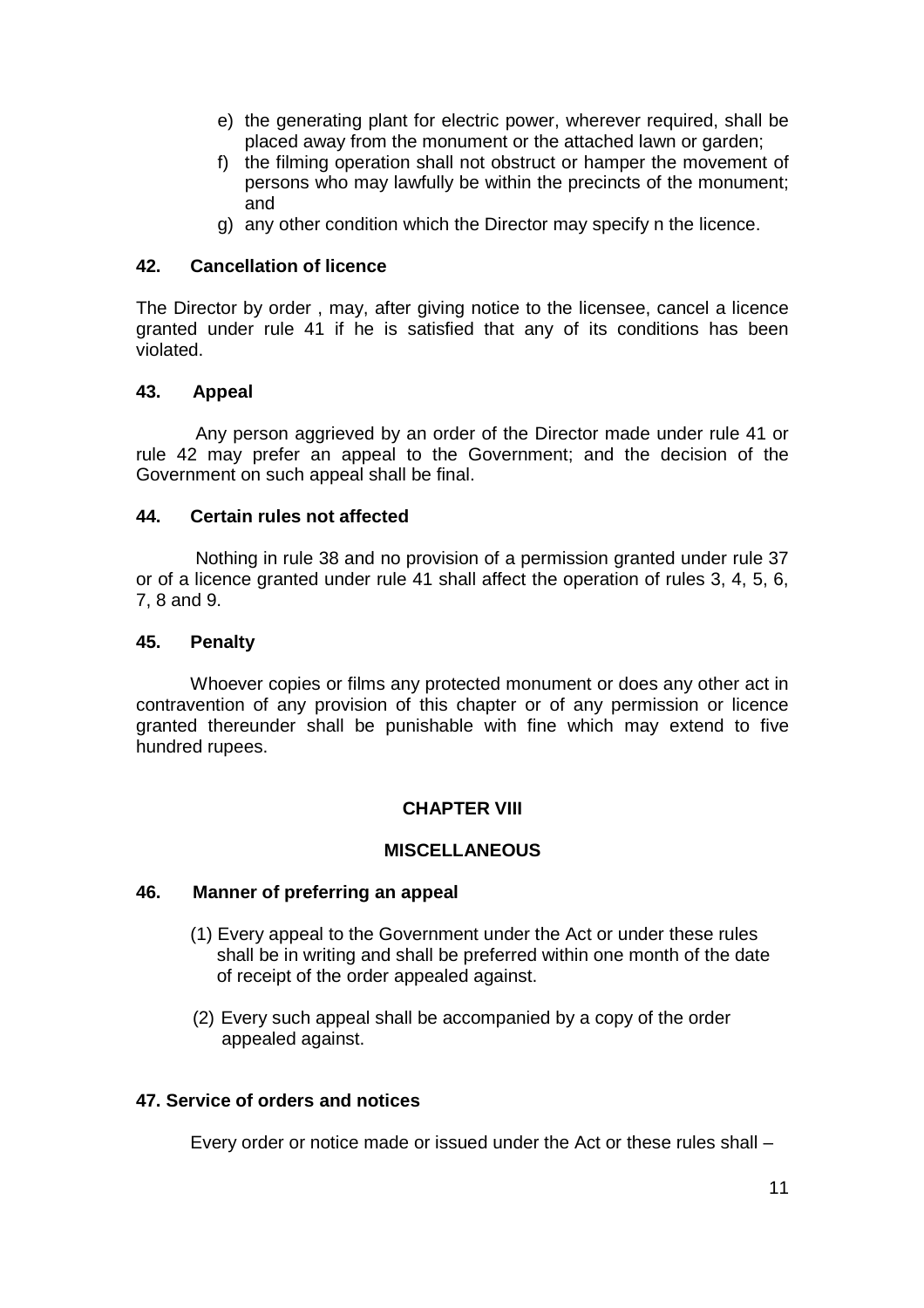- (a) in the case of any order or notice of a general nature affecting a class of persons be published in the Andhre Pradesh Gazette; and
- (b) in the case of any order or notice affecting a corporation or firm, be served in the manner provided for the service of summons in rule 2 of order XXIX or rule 8 of order XXX, as the case may be, in the first Schedule to the Code of Civil Procedure, 1908: and
- (c) in the case of any order or notice affecting an individual person, be served on such person:-
	- (i) by delivering or tendering it to the person concerned, or
	- (ii) if it cannot be so delivered or tendered, by delivering or tendering it to any adult make member of the family or such person or by affixing a copy there- of on the out door at some conspicuous part of the premises in which that person is known to have last resided or carried on business or personally worked for gain, or
	- (iii) by sending it by registered post acknowledgment due,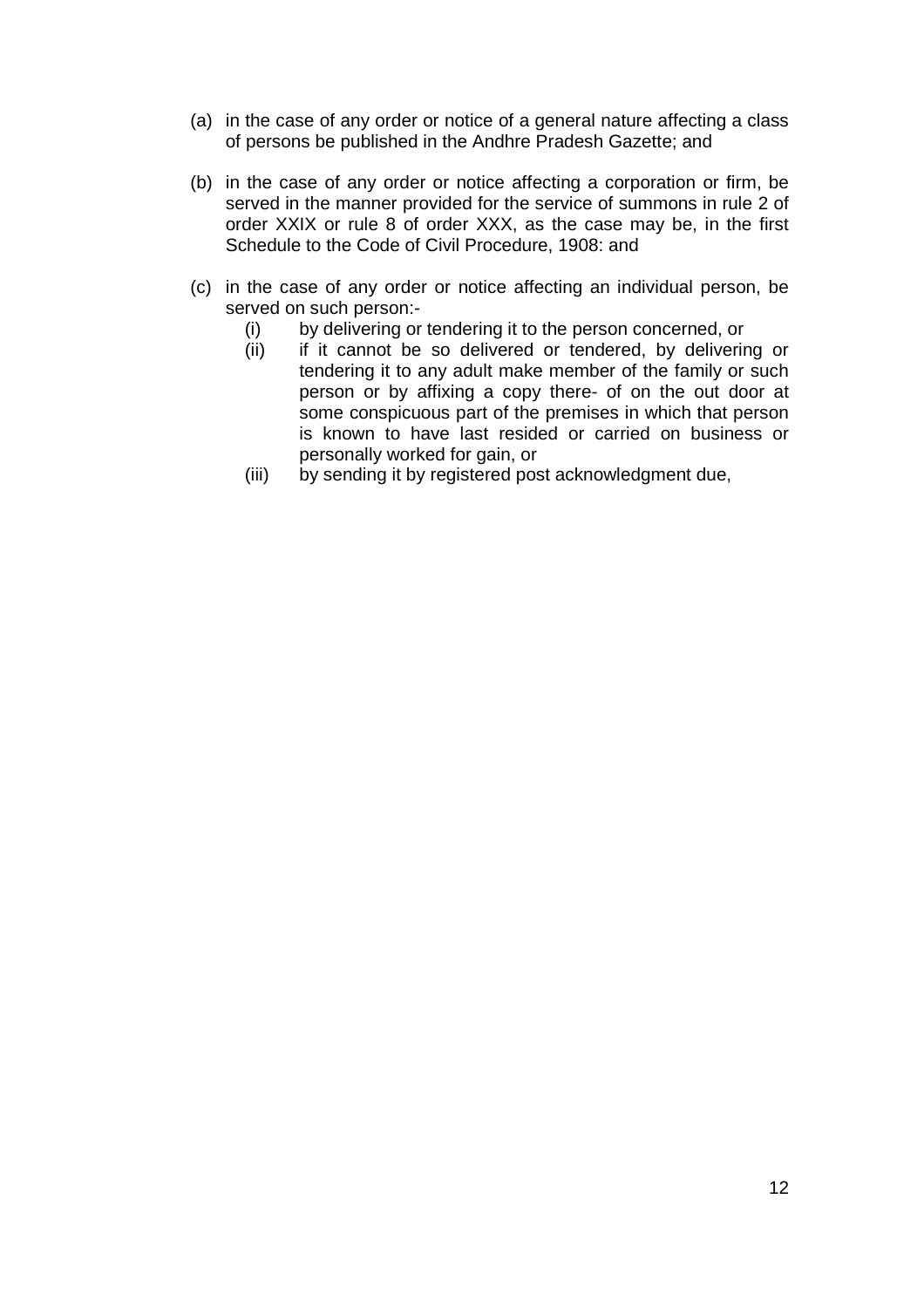# **APPENDIX**

# **FORM I**

Application for permission for construction/ mining operation with in a projected area [See rule 10 (2)]

- 1. Name and address of Applicant.\*
- 2. Name of the protected area within **which** construction/mining operation is proposed.

Locality District

3. Nature and details of the proposed construction/mining in respect of which permission is sought.

In the case of construction, a site-plan in triplicate showing in red outline the location of the building in relation to the protected area and the plan and elevation of the building should be attached; and the colour, external appearance and method of the screening of the building and the depth down to which the soil will be excavated for the appurtenances of the building should be specified.

(In the case of mining operation, a site-plan in triplicate showing in red outline the extent of the operation in relation to the protected area should be attached; and details regarding the depth down to which the operation is to be carried out, the mode of the operation, the method of the muffling of sound, the kind and charge of blasting material and the depth and number of blast-holes to be fired at a time should be specified).

- 4. Purpose of the proposed construction/ Mining operation,
- 5. Approximate duration and date of commencement of the proposed construction/mining operation.

I declare that the above information is correct. I also undertake to observe the provisions of the Andhra Pradesh Ancient and Historical Monuments and Archaeological Sites and Remains Act, 1960 and the rules made thereunder.

Seal of the Organisation. Station

Date:

Signature of the application †

<sup>\*</sup> If the application is on behalf on an organization, the name thereof should be given.

<sup>†</sup> If the application is made on behalf of an organisation, the signature should be that of the head of that organization.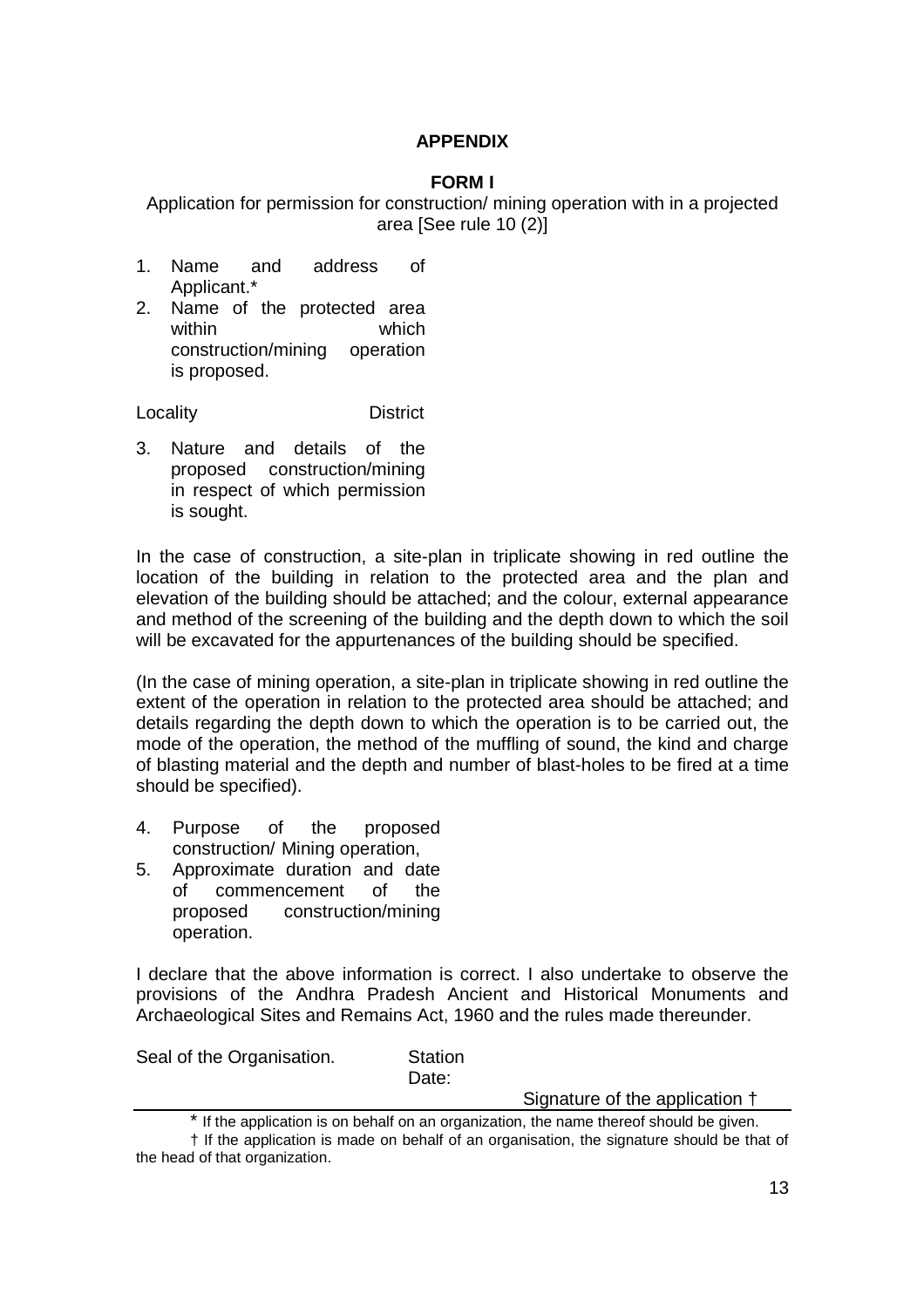### **FORM II**

Application for Licence to excavate in a protected area (See rule 12).

- 1. Name and address of applicant\*
- 2. Name of the Site Locality **District.**
- 3. Extent of the proposed excavation (a Plan of the site in triplicate in red outline the extent of the proposed excavation should be attached)
- 4. Approximate duration and date of commencement of the proposed excavation.
- 5. Approximate expenditure on the proposed excavation.
- 6. Name and status of the Director of The proposed excavation.
- 7. Details of photographic, Surveying and other equipments available for the proposed excavation.

I declare that the above information is correct. I also undertake to observe the provisions of the Andhra Pradesh Ancient and Historical Monuments and Archaeological Sites and Remains Act, 1960. And the rules made thereunder.

| Seal of the Institution. | Station<br>Date: |                                            |
|--------------------------|------------------|--------------------------------------------|
|                          |                  | Signature of the application. <sup>†</sup> |

\* If the application is on behalf on an Institution, the name thereof should be given.

† If the application is made on behalf of an Institution, the signature should be that of the head of that Institution, Which term includes the Registrar of a University

## **FORM III**

Licence for excavation in a protected area (See rule 13).

Whereas…………………………………..has applied for a licence for carrying out excavation operations in the protected area Known as ………………….......... at ………………………district…………………… and has undertaken to observe the provisions of the Andhra Pradesh Ancient and Historical Monuments and Archaeological Sites and Remains Act, 1960, and the rules made thereunder and has further deposited the sum of Rs…………….. (Rupees…………..only) as required by the rules,

I, …………………………………Director of Archaeology, do hereby grant this licence under sub-rule (I) of rule 13 of the said rules to the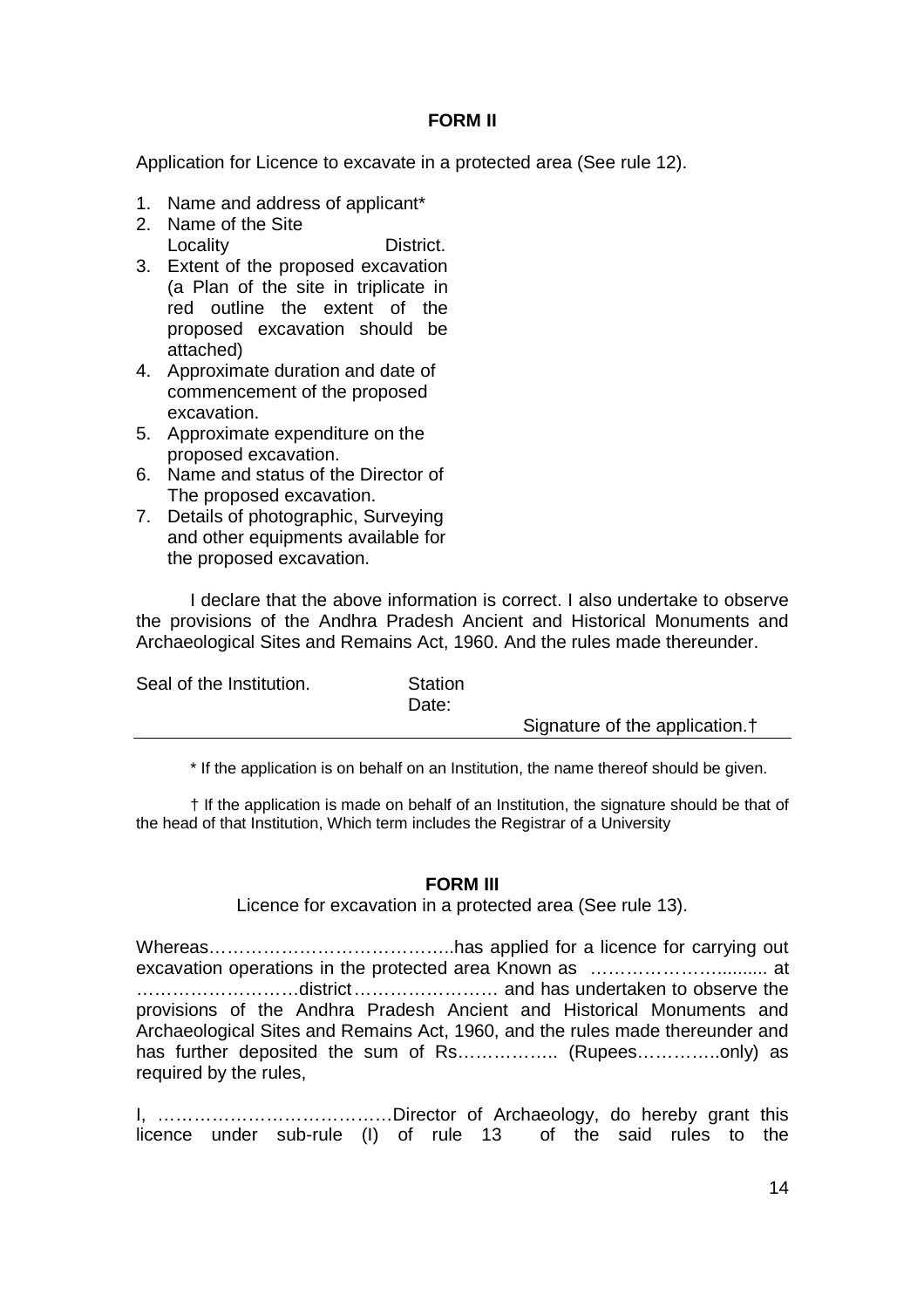said……………………to carry out excavation operations on the area indicating in red outline on the plan attached hereto.

The licence is granted subject to the provisions of the said Act and rules and is further subject to the condition that ……………………….of …………………shall be the director of the excavation.

The licence is not transferable. It shall be valid for commencing with ………………day of ………………………………19.

Seal of the Department of Archaeology of the Government of Andhra Pradesh

**Station** 

Date: Signature of the Director of Archaeology.

#### **FORM-IV**

Report on the antiquities recovered during the excavation operation (see rule 16)

Name of site Locality **District** Report of the period from 19 to 19 Sl. No. Class of Material Number of antiquities\* Approximate Remarks

| SI. NO. Class of | Material | Number of antiquities" | Approximate | Remarks |
|------------------|----------|------------------------|-------------|---------|
| antiquities      |          | Complete/Fragmentary   | age         |         |
|                  |          |                        |             |         |

| Station |                            |
|---------|----------------------------|
| Date:   | Signature of the Licenses. |

\*In the case of potsherds, the approximate number should be stated.

#### **FORM-V**

Report on antiquities excavated by Archaeological Officer (See Rule 24)

| Name of site<br>Locality<br><b>District</b> |                           |          |                                                                    |                            |         |
|---------------------------------------------|---------------------------|----------|--------------------------------------------------------------------|----------------------------|---------|
|                                             | Report of the period from |          | 19 <sub>to</sub>                                                   |                            | 19      |
| SI. No.                                     | Class of<br>antiquities   | Material | Number of antiquities*<br>Complete/Fragmentary                     | Approximate<br>age         | Remarks |
|                                             |                           |          |                                                                    |                            |         |
| Station                                     |                           |          |                                                                    |                            |         |
| Date:                                       |                           |          |                                                                    | Signature of the Licenses. |         |
|                                             |                           |          | *In the case of potsherds, the approximate number should be stated |                            |         |

\*In the case of potsherds, the approximate number should be stated.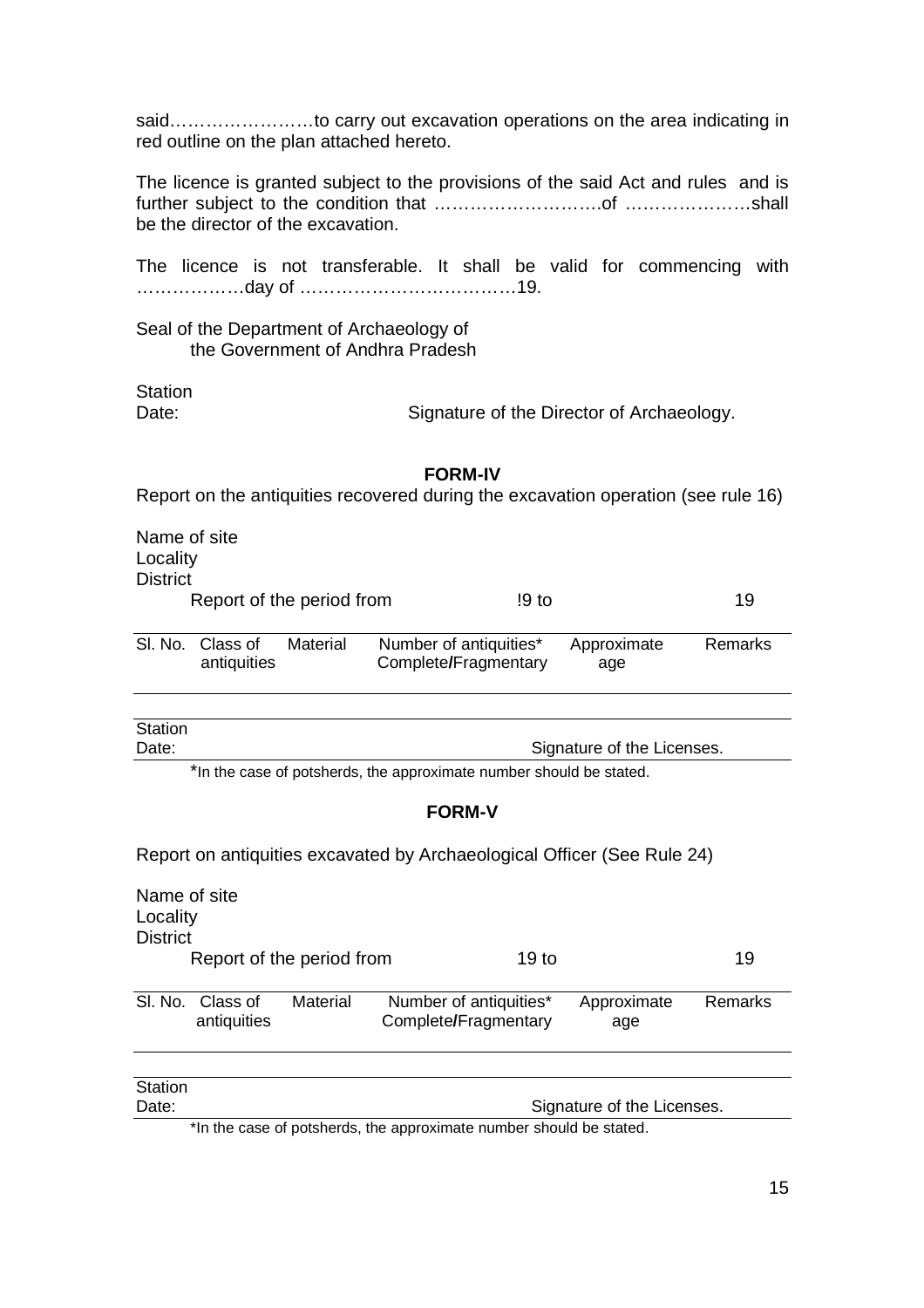### **FORM-VI**

Application for moving Antiquities.

(See Rule 25).

- 1. Name and address of applicant\*
- 2. Name of the place from which antiquities are to moved. Locality **District.**
- 3. Description of antiquities proposed to be moved (Photographs showing details of the antiquities should be attached).
- 4. Approximate date of the moving
- 5. Purpose of the moving
- 6. Whether the antiquities or any of them are objects of workship.

I declare that the above information is correct.

| Seal of the organisation. | Station |                              |
|---------------------------|---------|------------------------------|
|                           | Date:   | Signature of the applicant † |

\* If the application is on behalf on an organization, the name thereof should be given.

† If the application is made on behalf of an organisation, the signature should be that of the head of that organisation,

#### **FORM-VII**

Application for licence for Mining Operation/Construction within a Regulated Area (See Rule 31)

- 1. Name and address of applicant\*
- 2. Name of the monument near or adjoining which the regulated area is situated Locality **District.**
- 3. Nature and details of the proposed mining operation/Construction in respect of which permission is sought.

In the case of mining operation, a site-plan in triplicate showing in red outline the extent of the operation in relation to the monument and the regulated area should be attached; and the details regarding the depth down to which the operation is to be carried out, the mode of the operation, the method of the unffling of sound the kind and charge of blasting material and the depth and number of blast-holes to be fired at a time should be specified.

( In the case of construction, a site-plan in triplicate showing the red outline the location of the building in relation to the monument and the regulated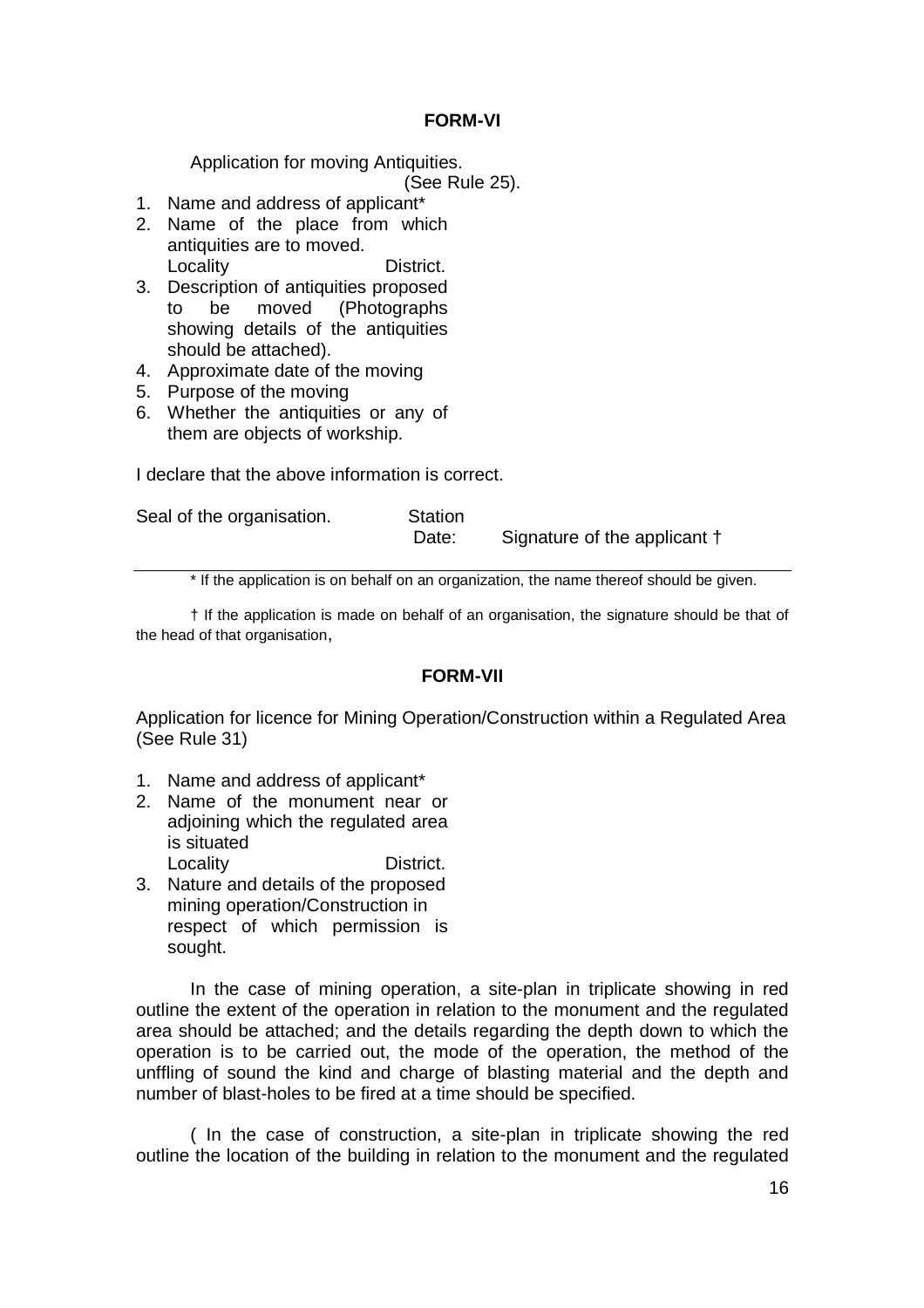area and the plan and elevation of the building should be attached; and the colour, external appearance and method of the screening of the building and the depth down to which the soil will be excavated for the appurtenances of the building should be specified).

- 4. Purpose of the proposed mining operation/ Construction.
- 5. Approximate duration and date of commencement of the proposed mining operation/construction.

I declare that the above information is correct. I also undertake to observe the provisions of the Andhra Pradesh Ancient and Historical Monuments and Archaeological Sites and Remains Act, 1960, and the rules made thereunder.

| Seal of the Organisation. | Station<br>Date: |                                            |
|---------------------------|------------------|--------------------------------------------|
|                           |                  | Signature of the application. <sup>†</sup> |
|                           |                  |                                            |

\* if the application is on behalf on an organization, the name thereof should be given.

† If the application is made on behalf of an organisation, the signature should be that of the head of that organisation.

## **FORM VIII**

Licence for mining Operation/construction within a regulated area (See rule 32).

Whereas…………………………….. of ……………………………………..has applied for a licence for …………………………………….in the regulated area near or adjoining…………………………..at………………………………….. District ……………………………… and has undertaken to observe the provisions of the Andhra Pradesh Ancient and Historical Monuments and Archaeological Sites and Remains Act, 1960 and the rules made thereunder.

I,…………………………………………………..Director of Archaeology, do hereby grant this licence under sub-rule (2) of rule 32 of the said rules to the said ........ for ……………………………………..in the area indicated in red outline on the plan attached hereto.

The licence is granted subject to the provisions of the said Act and rules and is further subject to the following conditions, namely:-

The licence is not transferable . It shall be valid for ................ commencing with ………………………………day of …………………………..19

Deal of the Department of Archaeology Of the Government of Andhra Pradesh.

**Station** 

Date Signature of the Signature of the Signature of the Signature of the Signature of the Signature of the Signature of the Signature of the Signature of the Signature of the Signature of the Signature of the Signature of Director of Archaeology.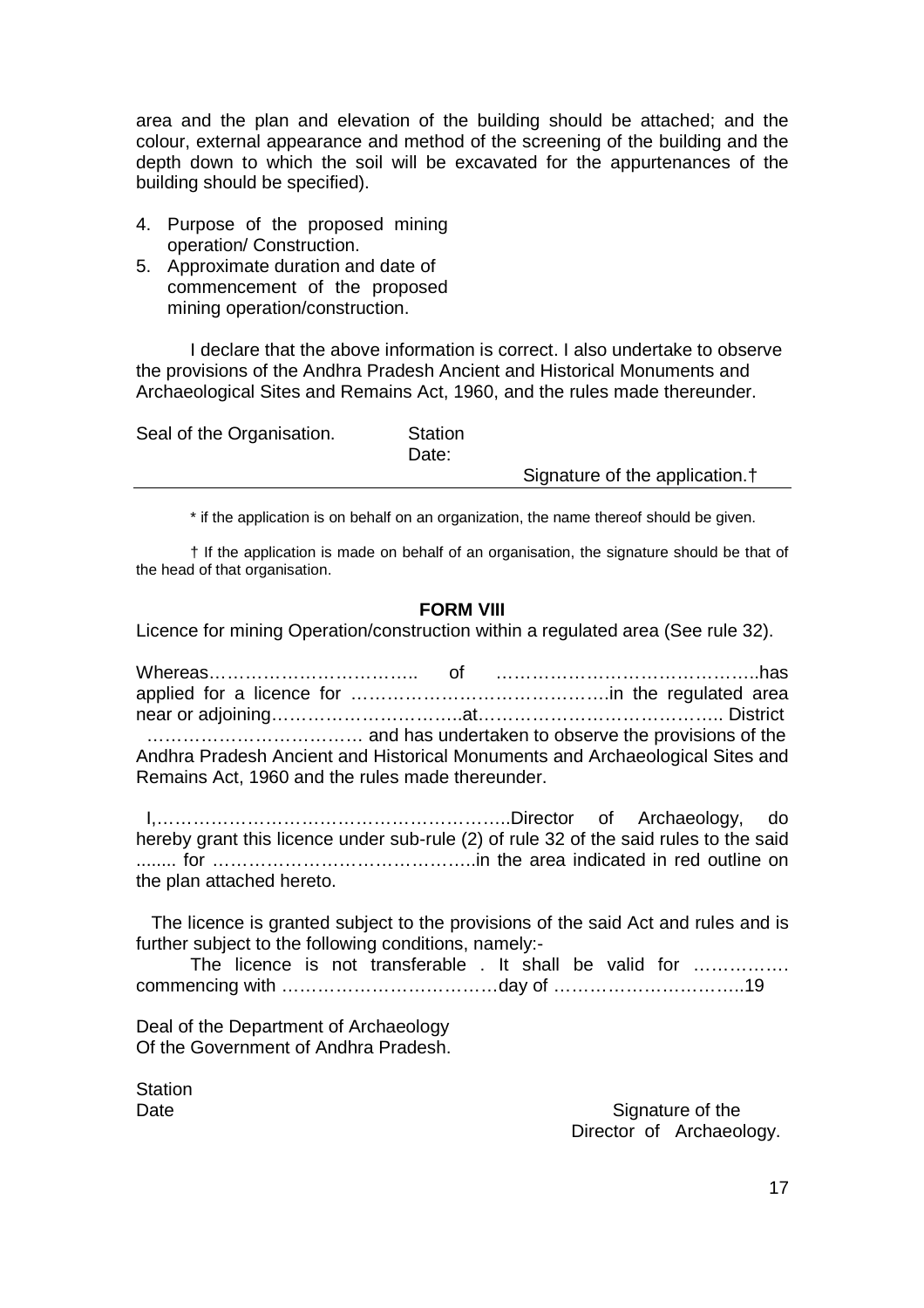#### **FORM IX**

Application for licence of filming operation at a protected monument (see rule 40)

- 1. Name and address of applicant\*
- 2. Name of the monument at which the Proposed filming operation is to be Carried out. Locality **District.**
- 3. Part of the monument proposed to be filmed.
- 4. Nature and purpose of the proposed filming operation and the context in which the monument is proposed to be filmed (relevant extract of the script should be attached in triplicate and details of the scenes to be filmed should be furnished in triplicate.)
- 5. Number of persons in the cast.
- 6. Approximate duration and date of commencement of proposed filming operation.

I declare that the above information is correct. I also undertake to observe the provisions of the Andhra Pradesh Ancient and Historical Monuments and Archaeological Sites and Remains Act, 1960, and the rules made thereunder.

Seal of the organisation Date:

Station Station Station Signature of the applicant.<sup>†</sup>

\* If the application is on behalf of an organisation, the name thereof should be given. † If the application is on behalf of an organisation, the signature should be that of the head of the organisation.

## **FORM X**

Licence for Filming Operation at a Protected Monument(see rule 41)

Whereas………………………………of……………………………………..has applied for a licence for filming operation at the protected monument Known as ……………………………Located at …………………..district………………………. and has undertaken to observe the provisions of the Andhra Pradesh Ancient and Historical Monuments and Archaeological Sites and Remains Act, 1960, and the rules made thereunder.

I, ………………………………………………Director of Archaeology, do hereby